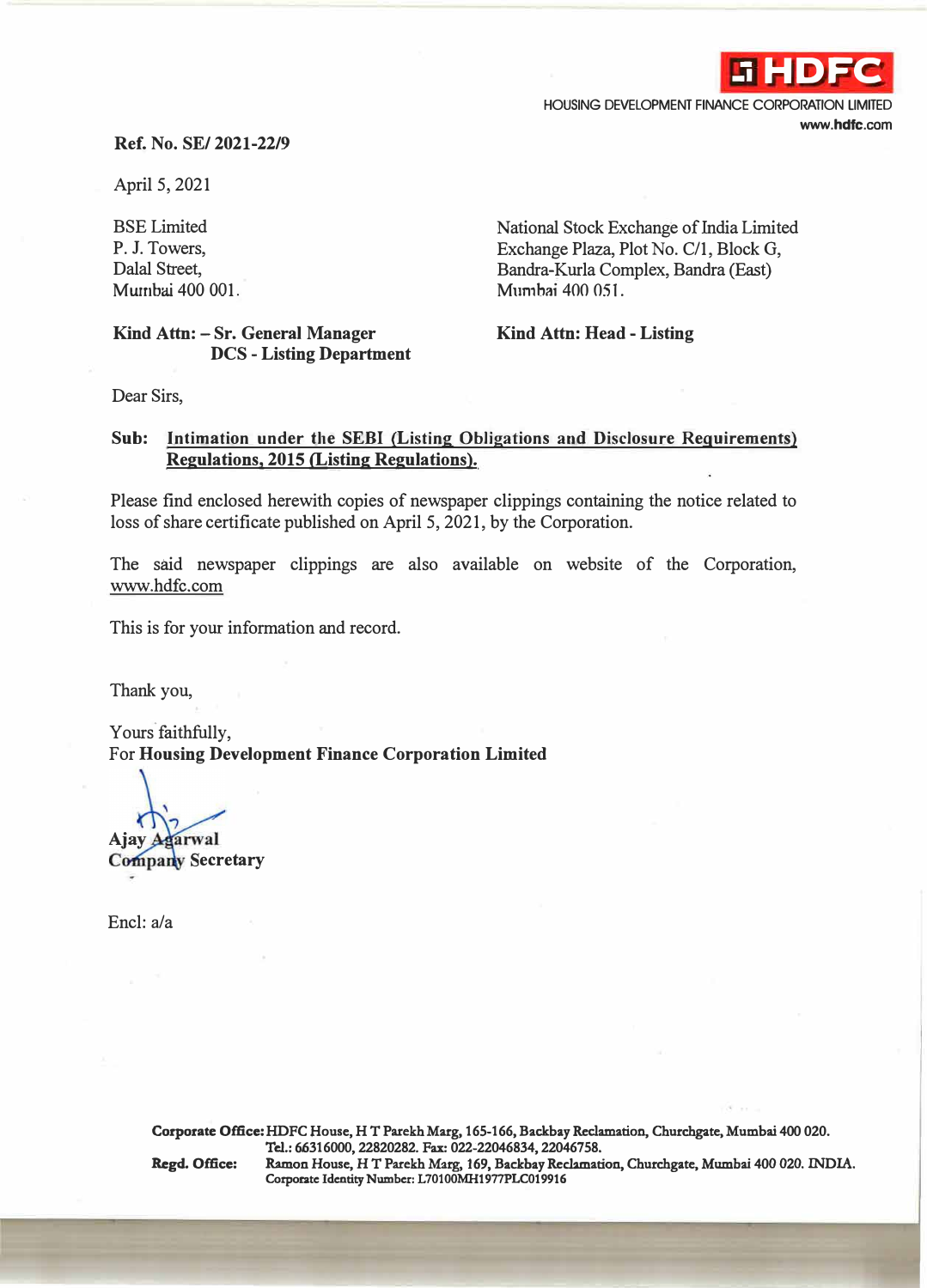|           |          | <b>THE FREE PRESS JOURNAL www.freepressjournal.in MUMBAI MONDAY   APRIL 5, 2021</b>                                                                                                                                                                                                                                                                                                                                                                                                                                                                                                                                              |                                                            |              |                         |  |
|-----------|----------|----------------------------------------------------------------------------------------------------------------------------------------------------------------------------------------------------------------------------------------------------------------------------------------------------------------------------------------------------------------------------------------------------------------------------------------------------------------------------------------------------------------------------------------------------------------------------------------------------------------------------------|------------------------------------------------------------|--------------|-------------------------|--|
| 1 (0)     |          |                                                                                                                                                                                                                                                                                                                                                                                                                                                                                                                                                                                                                                  |                                                            |              |                         |  |
|           |          | NOTICE OF ROSS OF SHARE CERTIFICATES                                                                                                                                                                                                                                                                                                                                                                                                                                                                                                                                                                                             |                                                            |              |                         |  |
|           |          | <b>HOUSING DEVELOPMENT FINANCE CORPORATION LIMITED</b>                                                                                                                                                                                                                                                                                                                                                                                                                                                                                                                                                                           | WITH YOU, RIGHT THROUGH                                    |              |                         |  |
|           |          | Registered Office: Ramon House, H. T. Parekh Marg, 169, Backbay Redamation, Churchgale, Mumbal 400 020.<br>Investor Services Department: Ramon House, 5th Floor, H. T. Parekh Marg, 169, Backbay Reclamation,<br>Churchgate, Mumbal 400 020. Email: investorcare@hdfc.com CIN: L70100MH1977PLC019916<br>Housing Development Finance Corporation Limited (HDFC) has received a request along with an appropriate<br>indemnity and affidavit for issue of duplicate share certificate in lieu of original share certificate reported as<br>lost/misplaced by the following Shareholder:<br>Sr. Folio No.   Name of the Shareholder |                                                            | <b>Share</b> | <b>Distinctive Nos.</b> |  |
| No.<br>1. | B0045626 | <b>Babulal Jain</b>                                                                                                                                                                                                                                                                                                                                                                                                                                                                                                                                                                                                              | No. of Equity<br>Shares of ₹2 each Certificate No.<br>1000 | 6285         | 7375786-7376785         |  |

 $\frac{1}{2}$ 

 $\hat{\phi}$